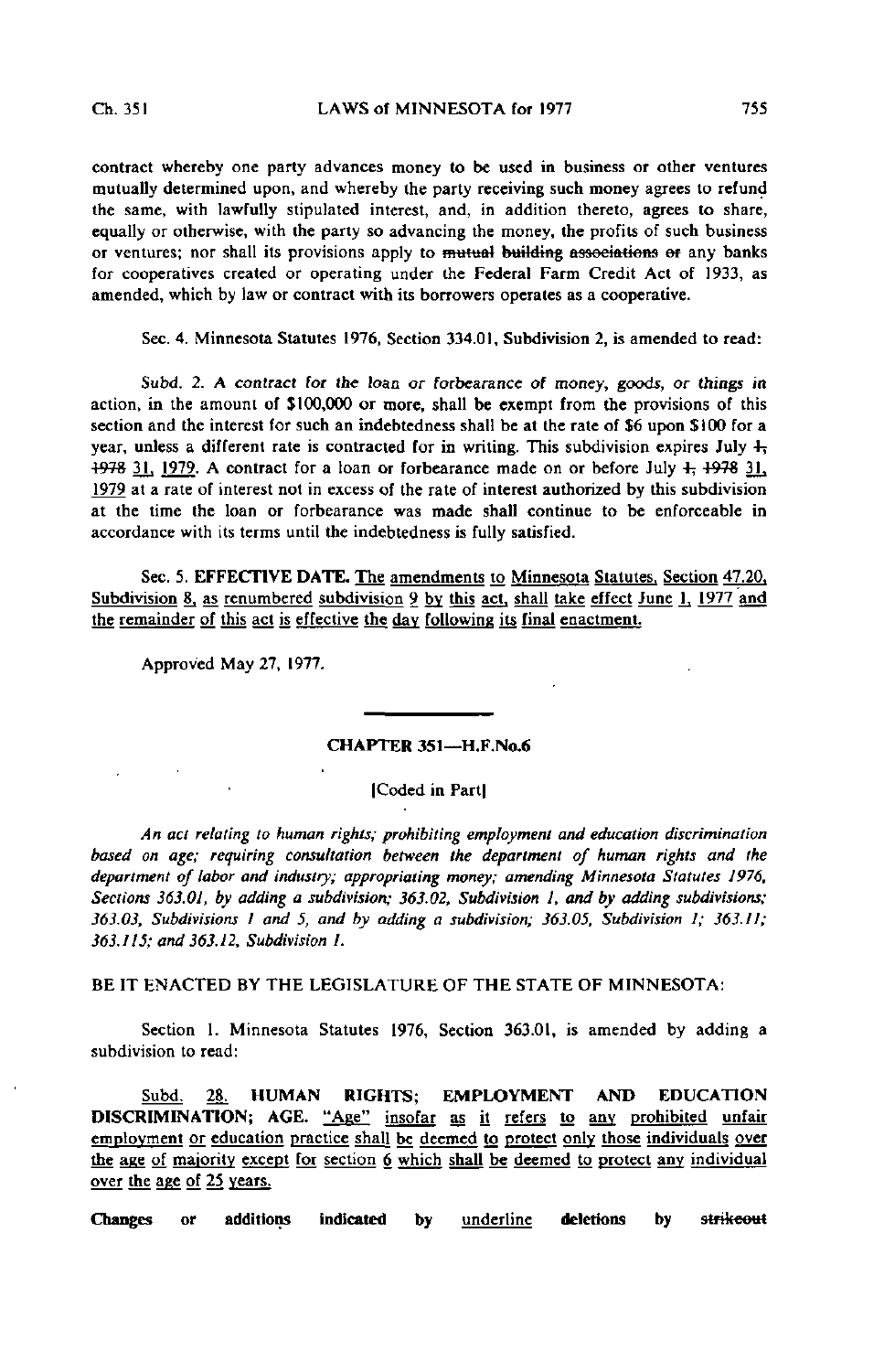Sec. 2. Minnesota Statutes 1976, Section 363.02, Subdivision 1, is amended to read:

363.02 EXEMPTIONS. Subdivision 1. EMPLOYMENT. The provisions of section 363.03, subdivision 1, shall not apply to:

(1) The employment of any individual

(a) by his parent, grandparent, spouse, child, or grandchild, or

(b) in the domestic service of any person.  $\frac{1}{2}$ 

(2) A religious or fraternal corporation, association, or society, with respect to qualifications based on religion, when religion shall be a bona fide occupational qualification for employment: ;

(3) The employment of one person in place of another, standing by itself, shall not be evidence of an unfair discriminatory practice.  $\frac{1}{2}$ 

(4) An age restriction applied uniformly and without exception to all individuals established by a bona fide apprenticeship program established pursuant to Minnesota Statutes, Chapter 178, which limits participation to persons who enter the program prior to some specified age and the trade involved in the program predominantly involves heavy physical labor or work on high structures. Neither shall the operation of a bona fide seniority system which mandates differences in such things as wages, hiring priorities. lay-off priorities, vacation credit, and job assignments based on seniority, be a violation of the age discrimination provisions of section 363.03. subdivision 1, so long as the operation of such system is not a subterfuge to evade the provisions of chapter 363;

£5) With respect to age discrimination, a practice whereby a labor organization or employer offers or supplies varying insurance benefits or other fringe benefits to members or employees of differing ages, so long as the cost to the labor organization or employer for such benefits is reasonably equivalent for all members or employees;

[6J A restriction imposed by state statute, home rule charter, ordinance, or civil service rule, and applied uniformly and without exception to all individuals, which establishes a maximum age for entry into employment as a peace officer or firefighter.

(7) Nothing in this chapter concerning age discrimination shall be construed to validate or permit age requirements which have a disproportionate impact on persons of any class otherwise protected by section 363.03, subdivision 1 or 5.

It is not an unfair employment practice for an employer, employment agency or labor Organization:

(i) to require a person to undergo physical examination for purpose of determining the person's capability to perform available employment; or

(ii) to conduct an investigation as to the person's medical history for the purpose of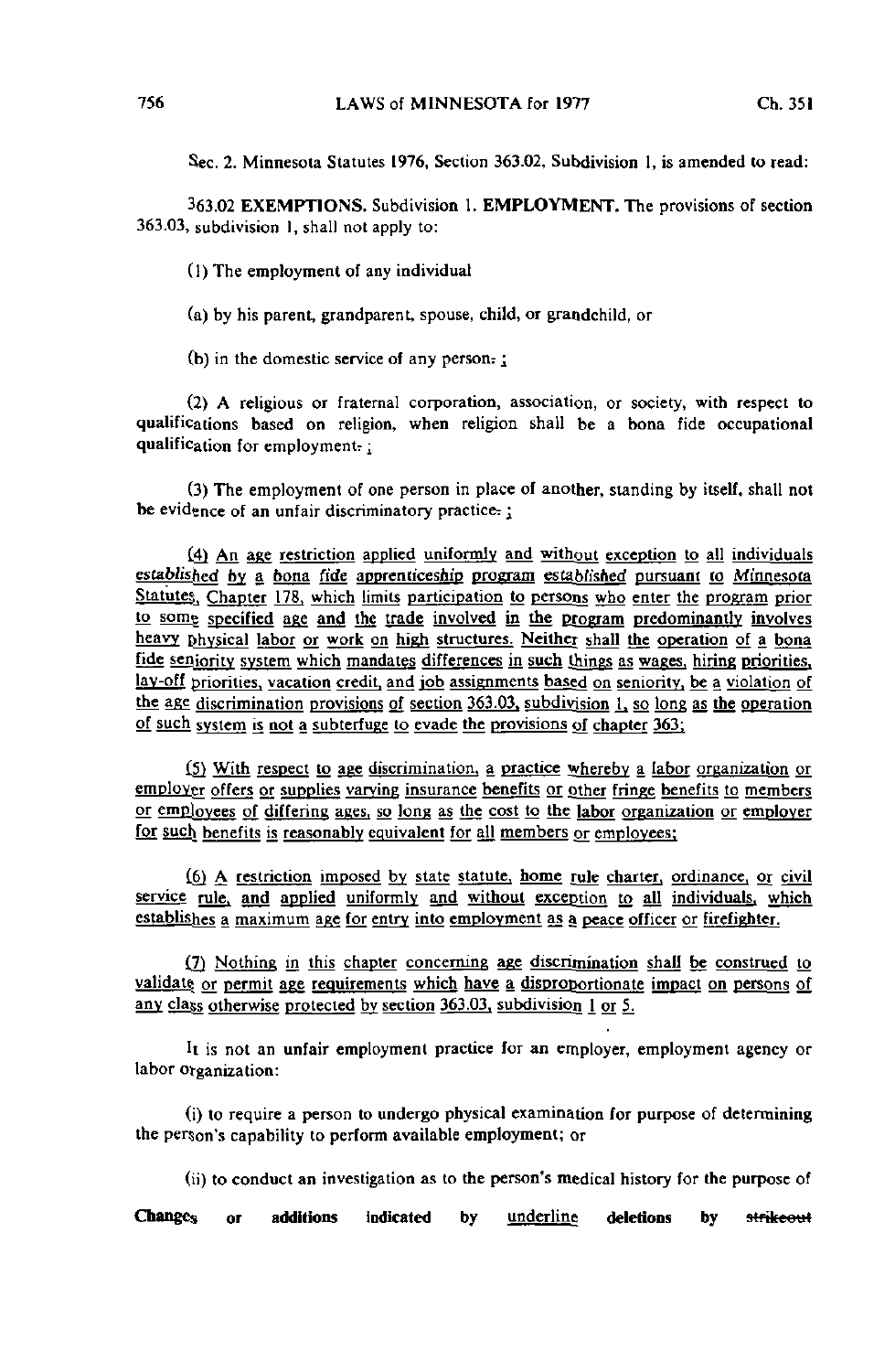determining the person's capability to perform available employment.

Sec. 3. Minnesota Statutes 1976, Section 363.02, is amended by adding a subdivision to read:

Subd. 6. AGE. By law or published retirement policy, a mandatory retirement age may be established without being a violation of chapter 363. Nothing in this chapter shall be construed to prohibit the establishment of differential privileges, benefits, services or facilities for persons of designated ages if (a) such differential treatment is provided pursuant to statute, or (b) the designated age is greater than 59 years or less than 21 years.

Sec. 4. Minnesota Statutes 1976, Section 363.02, is amended by adding a subdivision to read:

Subd. 7. SUMMER YOUTH EMPLOYMENT PROGRAM. The provisions of section  $363.03$ , subdivision 1, with regard to age shall not apply to the state summer youth employment program administered by the commissioner of employment services.

Sec. 5. Minnesota Statutes 1976, Section 363.03, Subdivision 1, is amended to read:

363.03 UNFAIR DISCRIMINATORY PRACTICES. Subdivision 1. EMPLOYMENT. Except when based on a bona fide occupational qualification, it is an unfair employment practice:

(1) For a labor organization, because of race, color, creed, religion, national origin, sex, marital status, status with regard to public assistance or, disability, or age,

(a) to deny full and equal membership rights to a person seeking membership or to a member;

(b) to expel a member from membership;

(c) to discriminate against a person seeking membership or a member with respect to his hire, apprenticeship, tenure, compensation, terms, upgrading, conditions, facilities, or privileges of employment; or

(d) to fail to classify properly, or refer for employment or otherwise to discriminate against a person or member.

(2) For an employer, because of race, color, creed, religion, national origin, sex, marital status, status with regard to public assistance  $er_1$ , disability, or age,

(a) to refuse to hire or to maintain a system of employment which unreasonably excludes a person seeking employment; or

(b) to discharge an employee; or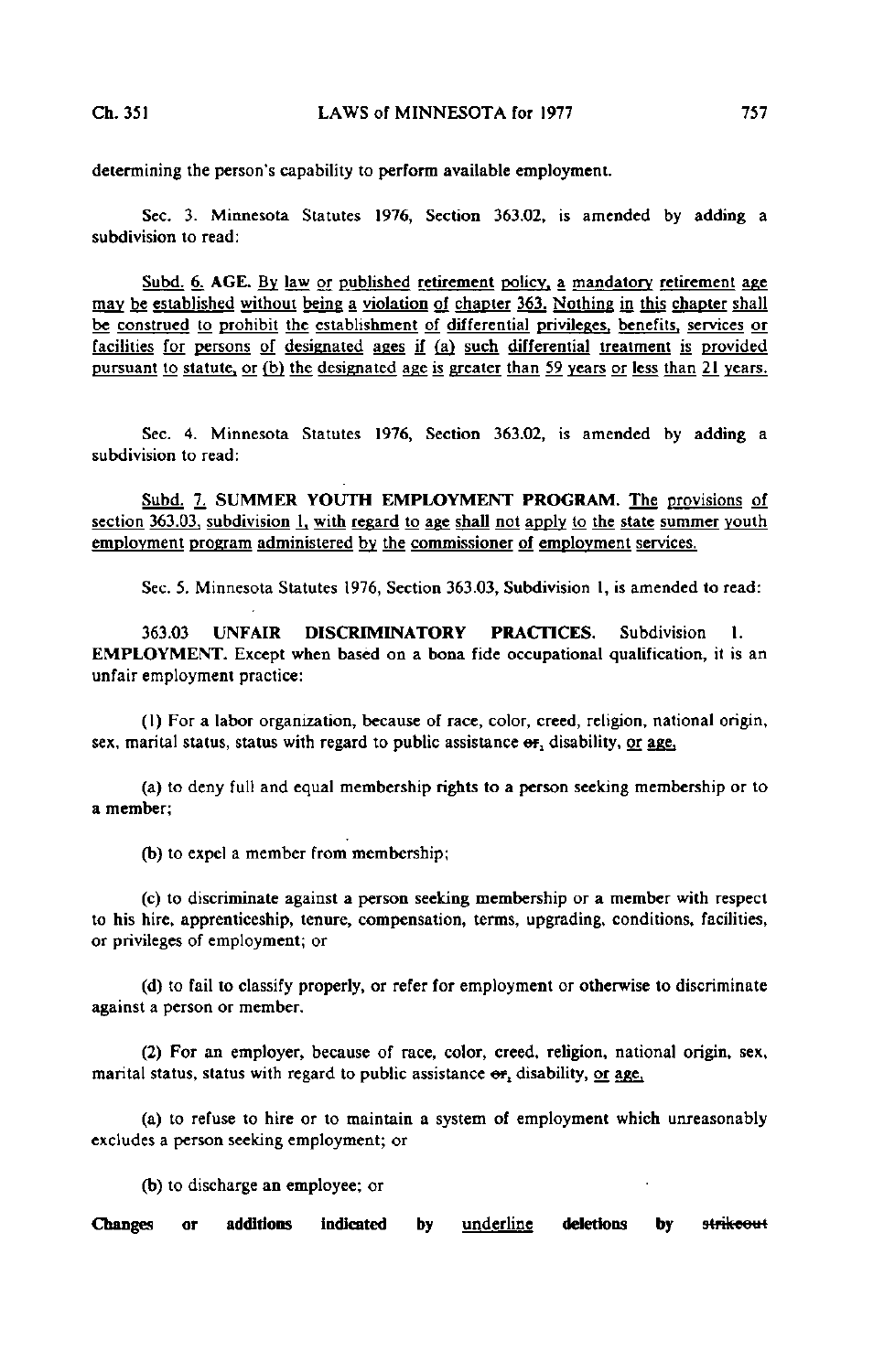(c) to discriminate against a person with respect to his hire, tenure, compensation, terms, upgrading, conditions, facilities, or privileges of employment;

(3) For an employment agency, because of race, color, creed, religion, national origin, sex, marital status, status with regard to public assistance or, disability, or age,

(a) to refuse or fail to accept, register, classify properly, or refer for employment or otherwise to discriminate against a person; or

(b) to comply with a request from an employer for referral of applicants for employment if the request indicates directly or indirectly that the employer fails to comply with the provisions of this chapter;

(4) For an employer, employment agency, or labor organization, before a person is employed by an employer or admitted to membership in a labor organization, to

(a) 'require the person to furnish information that pertains to race, color, creed, religion, national origin, sex, marital status, status with regard to public assistance or disability, unless, for the purpose of national security, information pertaining to national origin is required by the United States, this state or a political subdivision or agency of the United States or this state, or for the purpose of compliance with the public contracts act or any rule, regulation or laws of the United States or of this state requiring information pertaining to race, color, creed, religion, national origin, sex, marital status, status with regard to public assistance or disability is required by the United States or a political subdivision or agency of the United States; or

(b) cause to be printed or published a notice or advertisement that relates to employment or membership and discloses a preference, limitation, specification, or discrimination based on race, color, creed, religion, national origin, sex, marital status, status with regard to public assistance or, disability or age.

Sec. 6. Minnesota Statutes 1976, Section 363.03, Subdivision 5, is amended to read:

Subd. 5. EDUCATIONAL INSTITUTION. It is an unfair discriminatory practice:

(1) To discriminate in any manner in the full utilization of or benefit from'any educational institution, or the services rendered thereby to any person because of race, color, creed, religion, national origin, sex, age, marital status, status with regard to public assistance or disability.

(2) To exclude, expel, or otherwise discriminate against a person seeking admission as a student, or a person enrolled as a student because of race, color, creed, religion, national origin, sex, age, marital status, status with regard to public assistance or disability.

(3) To make or use a written or oral inquiry, or form of application for admission that elicits or attempts to elicit information, or to make or keep a record, concerning the race, color, creed, religion, national origin, sex, age, marital status or disability of a person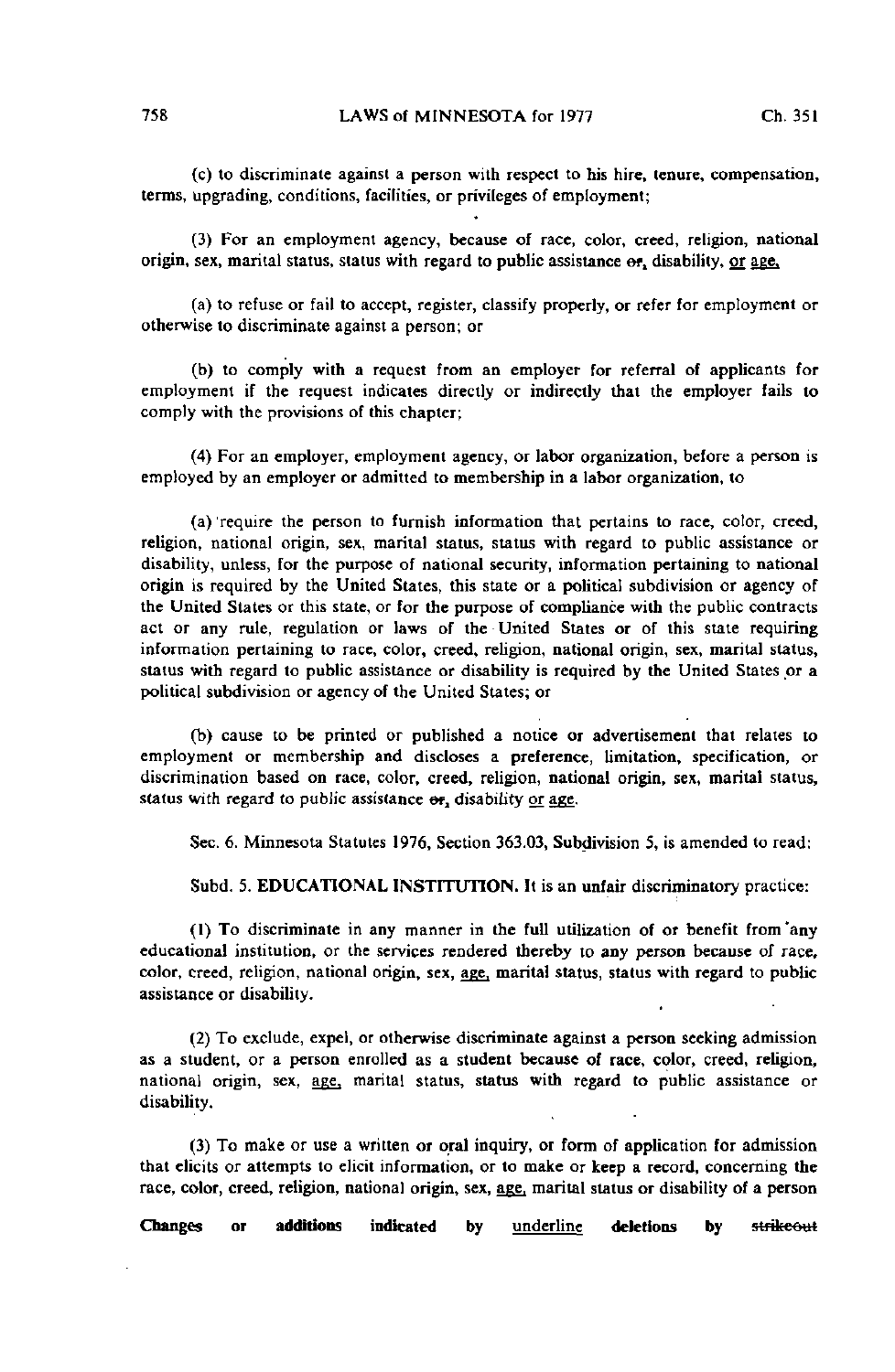seeking admission, except as permitted by regulations of the department.

Sec. 7. Minnesota Statutes 1976, Section 363.03, is amended by adding a subdivision to read:

Subd. 9. For purposes of subdivision 1 discrimination on account of age shall include acts which interfere with an employee's opportunity to acquire pension credits or pension benefits when the interference cannot be shown to have been based on just cause unrelated to the employee's status with regard to his pension credits or pension benefits.

Sec. 8. Minnesota Statutes 1976, Section 363.05, Subdivision 1, is amended to read:

363.05 DUTIES OF COMMISSIONER. Subdivision 1. FORMULATION OF POLICIES. The commissioner shall formulate policies to effectuate the purposes of this chapter and shall:

(1) Exercise leadership under the direction of the governor in the development of human rights policies and programs, and make recommendations to the governor and the legislature for their consideration and implementation;

(2) cooperate and consult with the commissioners of education, labor and industry, public welfare, economic; development, and natural resources, and with the secretary of the state board of health in developing plans and programs to most effectively serve the needs of Indians and to assist women in the areas designated in section 363.04, subdivision 7;

(3) establish and maintain a principal office in St. Paul, and any other necessary branch offices at any location within the state;

(4) meet and function at any place within the state;

(5) employ such hearing examiners, attorneys, clerks and other employees and agents as he may deem necessary and prescribe their duties;

(6) to the extent permitted by federal law and regulation, utilize the records of the department of employment services of the state when necessary to effectuate the purposes of this chapter;

(7) obtain upon request and utilize the services of all state governmental departments and agencies;

(8) adopt suitable rules and regulations for effectuating the purposes of this chapter;

(9) issue complaints, receive and investigate charges alleging unfair discriminatory '•practices, and determine whether or not probable cause exists for hearing;

(10) subpoena witnesses, administer oaths, take testimony, and require the Changes or additions indicated by underline deletions by strikeout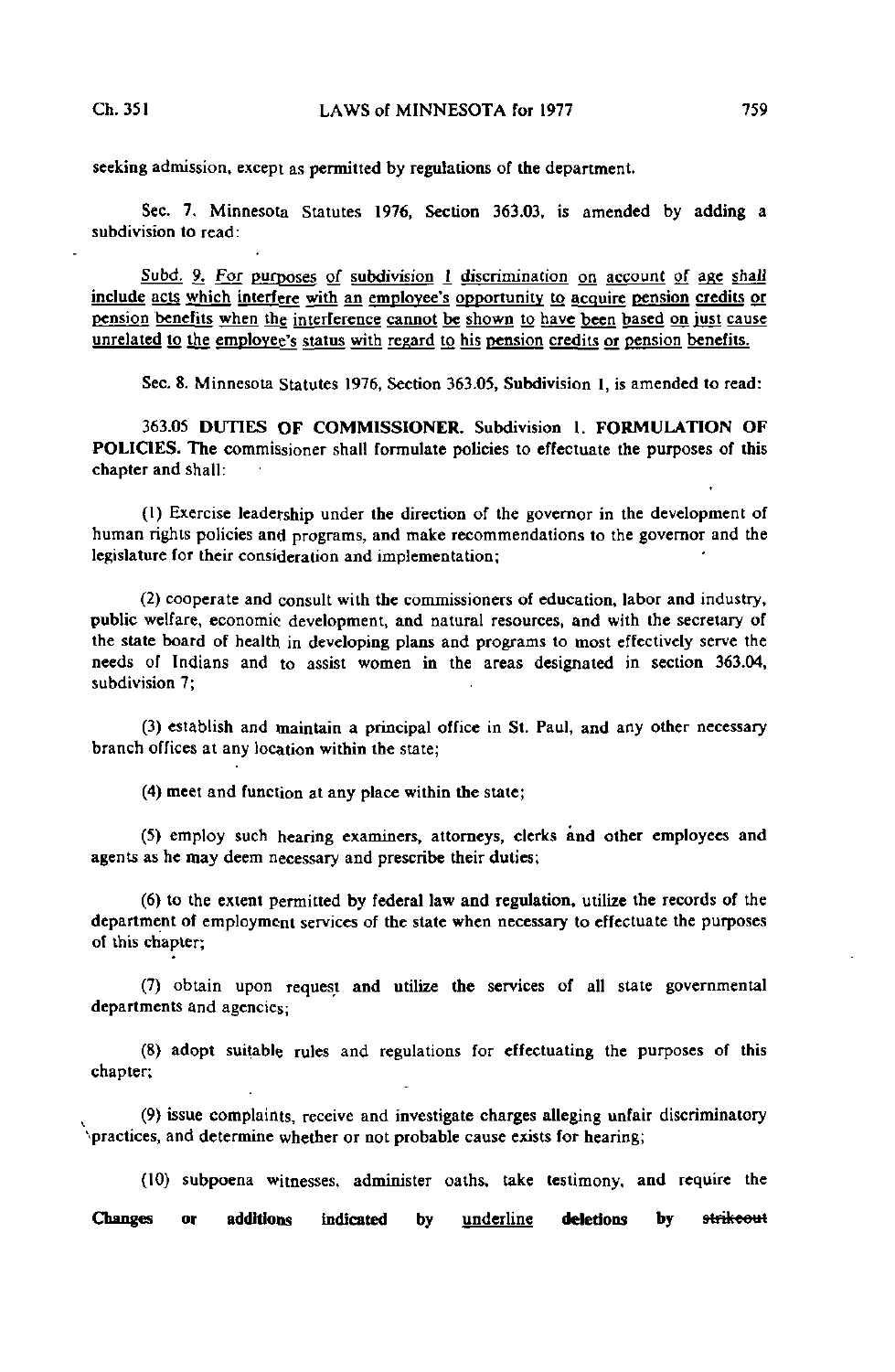production for examination of any books or papers relative to any matter under investigation or in question; authorize hearing examiners to exercise the authority conferred by this clause;

(11) attempt, by means of education, conference, conciliation, and persuasion to eliminate unfair discriminatory practices as being contrary to the public policy of the state;

(12) conduct research and study discriminatory practices;

(13) publish and distribute the results of research and study when in the judgment of the commissioner the purposes of this chapter, will be served thereby;

(14) develop and conduct programs of formal and informal education designed to eliminate discrimination and intergroup conflict by use of educational techniques and programs he deems necessary;

(15) make a written report of the activities of the commissioner to the governor each year and to the legislature by November 15 of each even-numbered year;

(16) accept gifts, bequests, grants or other payments public and private to help finance the activities of the department;

(17) create such local and statewide advisory committees as will in his judgment aid in effectuating the purposes of the department of human rights;

(18) appoint a hearing examiner to preside at a public hearing on any complaint;

(19) develop such programs as will aid in determining the compliance throughout the state with the provisions of this chapter, and in the furtherance of such duties, conduct research and study discriminatory practices based upon race, color, creed, religion, national origin, sex, age, disability, marital status or status with regard to public assistance, or other factors and develop accurate data on the nature and extent of discrimination and other matters as they may affect housing, employment, public accommodations, schools, and other areas of public life;

! (20) develop and disseminate technical assistance to persons subject to the provisions of this chapter, and to agencies and officers of governmental and private agencies;

(21) provide staff services to such advisory committees as may be created in aid of the functions of the department of human rights;

(22) make grants in aid to the extent that appropriations are made available for such purpose in aid of carrying out his duties and responsibilities, but no grant in aid shall be made without first obtaining the advice and consent of the board;

(23) develop educational programs, community organization programs, leadership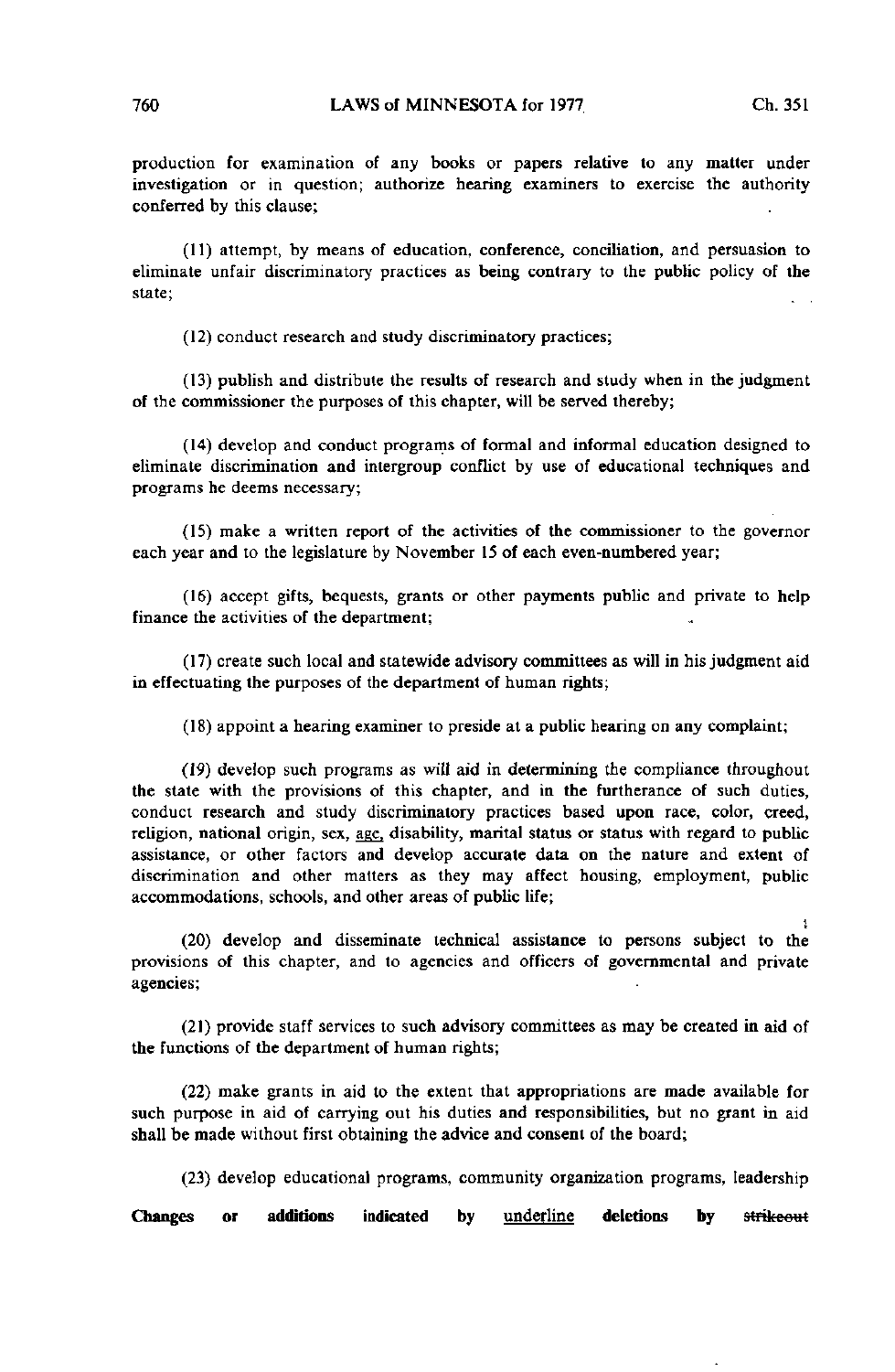development programs, motivational programs, and business development programs for the benefit of those persons theretofore and hereafter subject to prejudice and discrimination; and

(24) provide information for and direction to a program designed to assist Indian citizens to assume all the rights, privileges, and duties of citizenship; and to coordinate and cooperate with local, state and national and private agencies providing services to the Indian people.

(25) cooperate and consult with the commissioner of labor and industry regarding the investigation of violations of, and resolution of complaints regarding section 363.03. subdivision 9.

Sec, 9. Minnesota Statutes 1976, Section 363.11, is amended to read:

363.11 CONSTRUCTION. The provisions of this chapter shall be construed liberally for the accomplishment of the purposes thereof. Nothing contained in this chapter shall be deemed to repeal any of the provisions of the civil rights law or of any other law of this state relating to discrimination because of race, creed, color, religion, sex, age, disability, marital status, status with regard to public assistance or national origin; but, as to acts declared unfair by sections 363.03 and 363.123, the procedure herein provided shall, while pending, be exclusive.

Sec. 10. Minnesota Statutes 1976, Section 363.115, is amended to read:

363.115 REFERRAL TO LOCAL COMMISSION. The commissioner whether or not a charge has been filed under this chapter may refer a matter involving discrimination because of race, color, religion, sex, creed, disability, marital status, status with regard to public assistance  $er_1$ , national origin or age to a local commission for study and report.

Upon referral by the commissioner, the local commission shall make a report and make recommendations to the commissioner and take other appropriate action within the scope of its powers.

Sec. II. Minnesota Statutes 1976, Section 363.12, Subdivision 1, is amended to read:

363.12 DECLARATION OF POLICY. Subdivision 1. It is the public policy of this state to secure for persons in this state, freedom from discrimination;

(1) In employment because of race, color, creed, religion, national origin, sex, marital status, disability and, status in regard to public assistance and age;

(2) In housing and real property because of race, color, creed, religion, national origin, sex, marital status, disability and status in regard to public assistance;

(3) In public accommodations because of race, color, creed, religion, national origin, sex and disability;